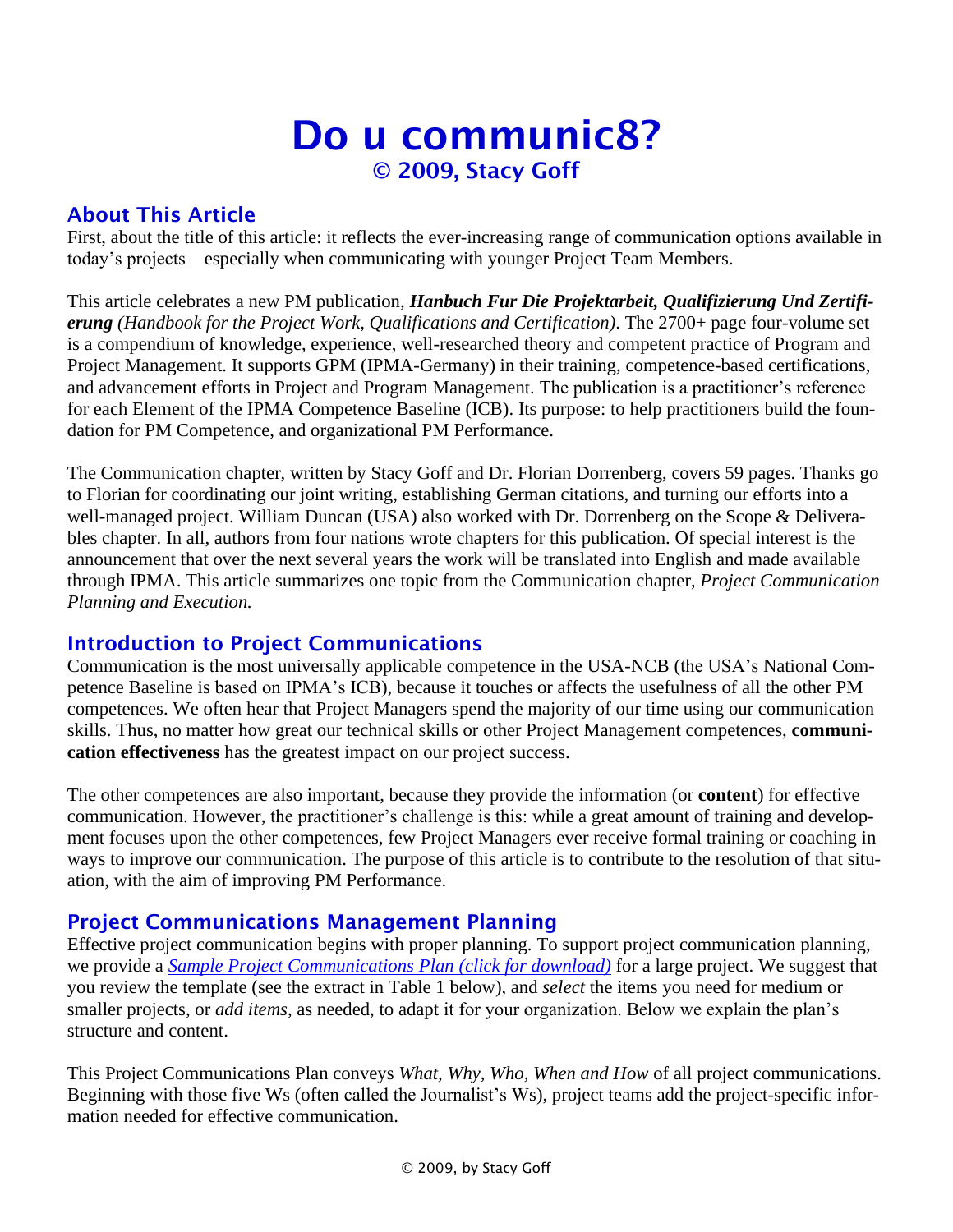Those *five W* topics provide the structure for a useful *Project Communications Plan*. Note that the full downloadable Sample is complex—it is intended for larger projects. Subsets in this article are for example purposes.

| <b>Sample Project Communications Plan</b>                    |                                                                              |                                           |                                                                                        |                                                          |                                                                      |                                                     |                                                                |                                    |  |  |
|--------------------------------------------------------------|------------------------------------------------------------------------------|-------------------------------------------|----------------------------------------------------------------------------------------|----------------------------------------------------------|----------------------------------------------------------------------|-----------------------------------------------------|----------------------------------------------------------------|------------------------------------|--|--|
| <b>What (Content of Communi-</b><br>cation)                  |                                                                              | <b>Why (Purpose;</b><br>then Description) |                                                                                        | Who (Responsible,<br>then Audiences)                     | <b>When (Timing or</b>                                               |                                                     | <b>How (Methods of</b><br><b>Communication</b> )               |                                    |  |  |
| <b>Initial Communications</b>                                |                                                                              |                                           |                                                                                        |                                                          |                                                                      |                                                     |                                                                |                                    |  |  |
| Initial Request<br>Analysis                                  | <i>I, E.</i> Determine Business<br>Case                                      |                                           | Requestor, Leadership<br>Team; Decision-Makers                                         |                                                          | At Concept; then up-<br>dated as it changes                          |                                                     | Documented Dis-<br>cussion, Analysis,<br><b>Formal Report</b>  |                                    |  |  |
| Justification; Busi-<br>ness Case or Need<br>for the Project | E, G. This is the founda-<br>tion of approval and pro-<br>ject continuation  |                                           | Requestor, Sponsor; Execu-<br>tives, Decision-Makers                                   |                                                          | At Concept; updated<br>with changed and/or<br>approved status        |                                                     | Discussion; Anal-<br>ysis, Informal or<br><b>Formal Report</b> |                                    |  |  |
| Portfolio Prioritiza-<br>tion                                | D. E. Evaluate Business<br>Case, allocate resources,<br>and use funds wisely |                                           | Executives, Decision-Makers;<br>Sponsor, Leadership Team,<br><b>Interested Parties</b> |                                                          | At Portfolio Analysis;<br>may recur, given new,<br>higher priorities |                                                     | Meeting, Discus-<br>sion, Analysis of<br>Justification         |                                    |  |  |
| Initiative Authoriza-<br>tion                                | G. Approval to Proceed                                                       |                                           |                                                                                        | Executives, Decision-Makers;<br>Sponsor, Leadership Team |                                                                      | At Approval, or if ap-<br>proval is later rescinded |                                                                | Meeting: Discus-<br>sion, Decision |  |  |
| Kick-off or Start-up<br>Meeting                              | I, E. Establish Charter, if<br>used. Build a strong and<br>committed team    |                                           | Sponsor; Leadership Team.<br><b>Team Members</b>                                       |                                                          | Day one of initiative, or<br>of each sub-component                   |                                                     | Meeting; Discuss-<br>ion, teambuilding<br>exercises            |                                    |  |  |

Table 1: One small portion of the Sample Project Communications Plan, by Stacy Goff; see the explanations for the *C, D, E, G, I* abbreviations in the Why section, below.

### **What: The Content of the Communications**

The *content* or *information* of Project communications can be of two types, depending on the areas of interest or concern for the Interested Parties:

- Product Information: What the project will produce (scope), at what level of quality, and impacts or benefits for the parties (reflecting change management and benefits realization)
- Process Information: Information about the size, timing, costs, internal risks, reviews and other information about the status of the project, needed to manage it successfully.

The Sample Project Communications Plan concentrates on the Process Information, leaving the Product Information for application-area-specific documents. We categorize these process *Whats* according to three timing periods in the project, as explained in more detail below in the *When* section).

#### **Why: The Purposes of Communication**

Communication with no clear purpose (or merely because the standards require it), is wasteful. Project teams communicate for a variety of reasons, noted in the Sample Project Communications Plan with these abbreviations:

- *C= Collect:* Collect information from others, while increasing their ownership stake in the project. Examples range from determining the requirements needed to achieve benefit realization, to discovering the true status of the project.
- *D = Decide:* Persuade others to take action: to influence a manager to decide to resolve an issue.
- $E = Exchange$ : Dialogue, e.g., to arrive at mutually agreeable ways to respond to Issues or Risks.
- *G = Govern:* Assure Project Governance; legal, regulatory, enterprise, or standard process requirements.
- *I = Inform:* Inform others, and get their commitment, causing all interested parties or stakeholders to engage in the project, to want it to succeed, and to help assure that it meets their needs.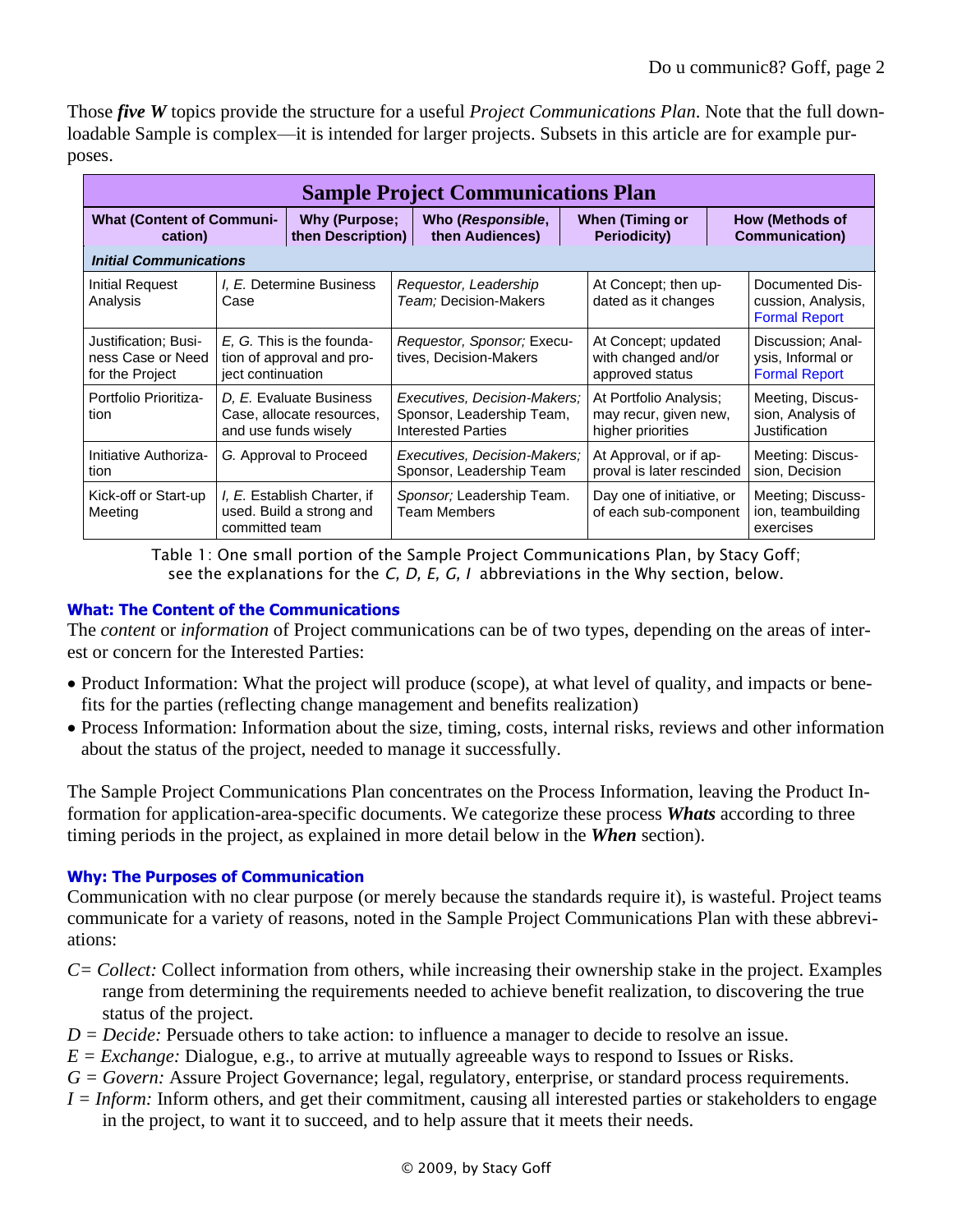Communications that result in decisions and action most-often include information that makes clear the need to act, the timing for the needed action, and the benefit of acting or the consequences of failing to act. This usually requires use of project information, not just data. For example: *The current phase will be completed 15 December* **is data**. Actionable information for the same situation might include: *We could complete the current phase by 15 November by moving the core team to full-time for the next month; that would, however, require a change in their other project priorities.*

#### **Who: Recording Communication Responsibilities, and Your Audiences**

Project communication is not just the responsibility of the Project Manager. Every Stakeholder has communication responsibilities. For example, Team Members are the source for much of the information to communicate, so clearly Team Members have communication responsibilities. Project Sponsors have a responsibility to keep the Enterprise informed about the project, and to assure that all open issues are resolved in a timely manner. However, this communication will not occur if it is not clear who is responsible for it. When a Manager accepts the role of Sponsor, he or she must understand the responsibilities of the role, and the time it will require. Thus, each entry in a Communications Plan needs to list not only which role(s) are responsible, but also **which persons will accept that responsibility**.

Audiences for project communications can be narrow or very broad. Communication plan entries that list Stakeholders as part of the audience may require more communication effort than the total effort needed for all the rest of the project. For example, a new product that requires training an entire International Sales Force may require more effort to communicate with them, reduce their resistance and fear, and manage expectations, than is needed to develop the new product.

Stakeholders include all those persons or groups, internal or external to the permanent organizations, that are affected by a project's results, or all who can affect its success. Late discovery of additional Stakeholders is one of the greatest causes of late-project scope changes. Late stakeholder discovery also increases resistance to the organizational changes needed to implement the project results successfully. Identify and communicate with all those who are in the project's audience, to maintain their interest and support for the project, and to manage expectations that you will meet their needs. Indeed, the most-effective PM methods have early-project activities that identify these Stakeholders by role or name, establish communication with them, and help identify the unique information and methods of conveyance required by each Stakeholder.

#### **When: Timing or Periodicity of the Information**

Categorize Larger projects' communication types by their different timings:

- *Initial Communication* occurs from inspiration or concept until the team is formed and underway. This early communication is key because the majority of project problems result from gaps or omissions during this period. If the Project Manager was not appointed during this period, it is likely that little documentation exists about early decisions.
- *Recurring Communication* repeats throughout the project; a risk of this category is that some project communications are ad-hoc rather than scheduled or time-period driven. A result: it is easy for novices *and experts* to skip these ad-hoc communications.
- *Close-out Communication* also occurs at multiple timings. Those include each assignment completion, each Phase-end, and at Project-end—and beyond. Close-out communication is politically important —to maintain project support, for purposes of organizational change management, and in documenting and publicizing benefit realization.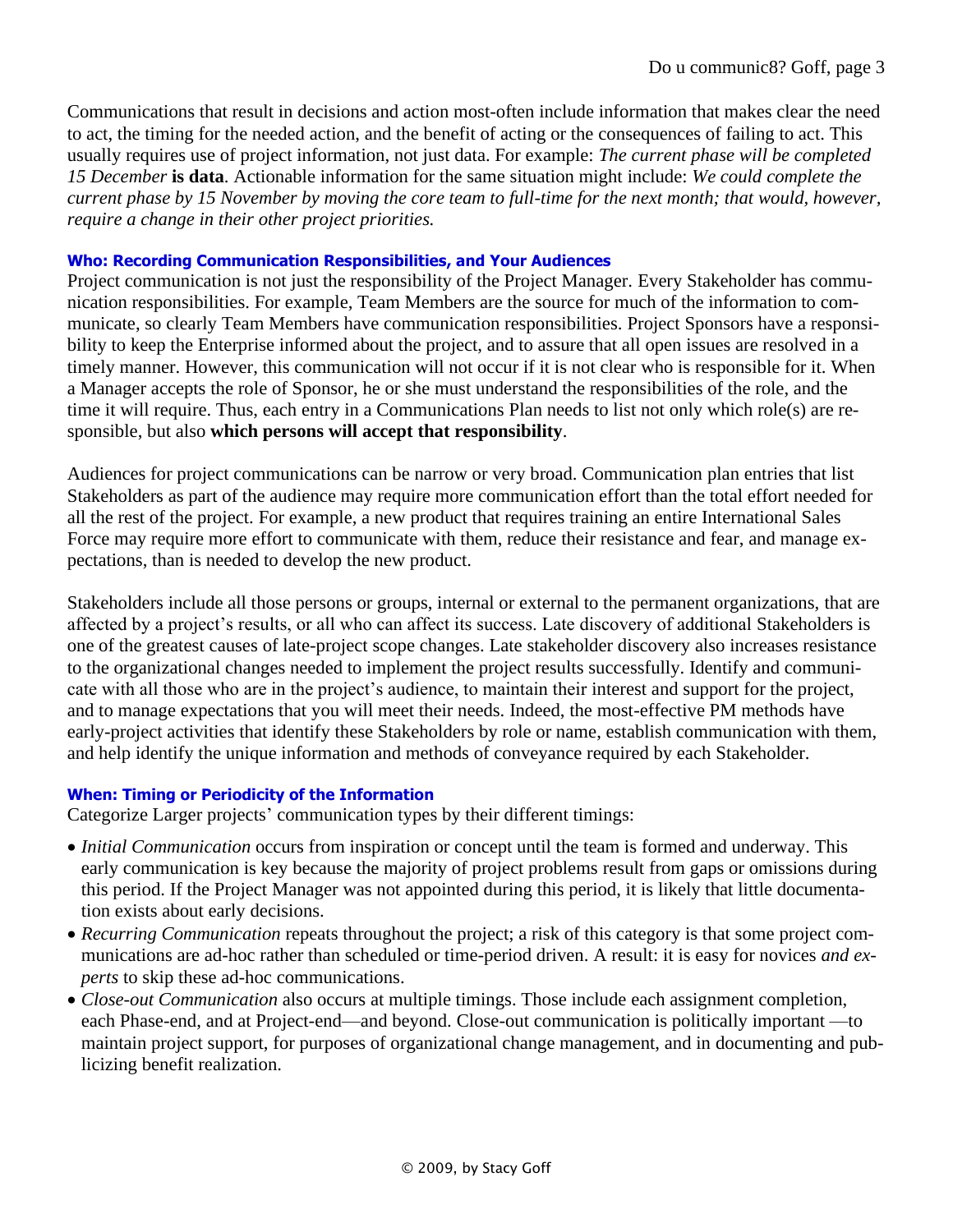Another "When" aspect is the proper response time for collecting and providing project information. Information provided too late for needed action to take place is a waste. For actionable communication to occur, collection and reporting of project information must have two timeframes:

- *Collect* project data and information on both an ongoing and an as-needed basis.
- **Report** the information either on a regular and predictable basis, or in cases where immediate action is required (such as the result of a Change Request or a new Issue) report on an as-needed basis.

Some Project Managers rely excessively upon "just too late" as-needed information collection, rather than adding ongoing collection. The Project Communications Plan should list the types of information to communicate and the timing for acting upon it. It should then identify the planned frequency of collection and reporting, or the triggers that will cause the team to collect and report the information.

### **Timing Affects Action Choices: Prevent, Intervene, Recover**

Certain information types have different event timings. Consider the differences and similarities between a Risk/Threat, an Issue, a Failure, and a Lesson Learned. As presented at the 2005 IPMA World Congress in Delhi, India (Goff, 2005), *they are all the same information, with different timings and certainty*, as shown in Table 2 below. The information types also have different urgencies for action.

| <b>Information Type</b> | <b>Timing</b>                                    | <b>Certainty of Impact</b> |  |  |
|-------------------------|--------------------------------------------------|----------------------------|--|--|
| Risk/Threat             | Has not occurred, action could prevent           | Could impact               |  |  |
| Issue                   | Has occurred, opportunity exists to intervene    | Will impact                |  |  |
| Failure                 | Has occurred, recovery is only option            | Has impacted               |  |  |
| Lesson Learned          | May occur again in this project or later project | Likely to impact again     |  |  |

Table 2: Actionable Project Information is Project Intelligence, Stacy Goff; IPMA 2005 World Congress

In some organizations, the same "Lessons Learned" recur phase after phase, and project after project. Obviously, these lessons were not learned, but only recorded. This occurs for several reasons: Perhaps those who would act did not receive the information in time to do so. Perhaps there was not enough *consequence of inaction* to lead to decisions. Some people prefer to receive rewards for recovering projects gone awry, rather than preventing the occurrence. Others may be overwhelmed with too many opportunities to act, and they rationalize that they cannot act on them all.

#### **How: Communication Distribution and Reporting**

Some Stakeholders are readers and some are listeners, and others have preferences in the way they prefer to receive information. The effective project communicator seeking action must present the information in a way that makes it easiest for each Stakeholder to act. This may mean providing multiple forms of information: summary and details, verbal and written, and providing visuals (charts and graphs) and data (words or numbers). Consider also whether the delivery method should be formal or informal (based on whether a trail is needed). Clearly, communicators do not have the flexibility to produce custom information for every audience, but Project Managers who depend on the action of one or two decision-makers must target the communication preferences of the receiver.

### Executing Project Communications

Performing project communications is more than just executing a plan. It is the differentiator between highperforming Project Teams and those who are not. It is also an ongoing responsibility of each member of the project team, to collect the information, to report it, and to respond, when needed. Whether the communication takes place in meetings, via email and reports, face-to-face one-on-one briefings, or just the ever-popular "managing by wandering around", it can *appear* to be a burden.